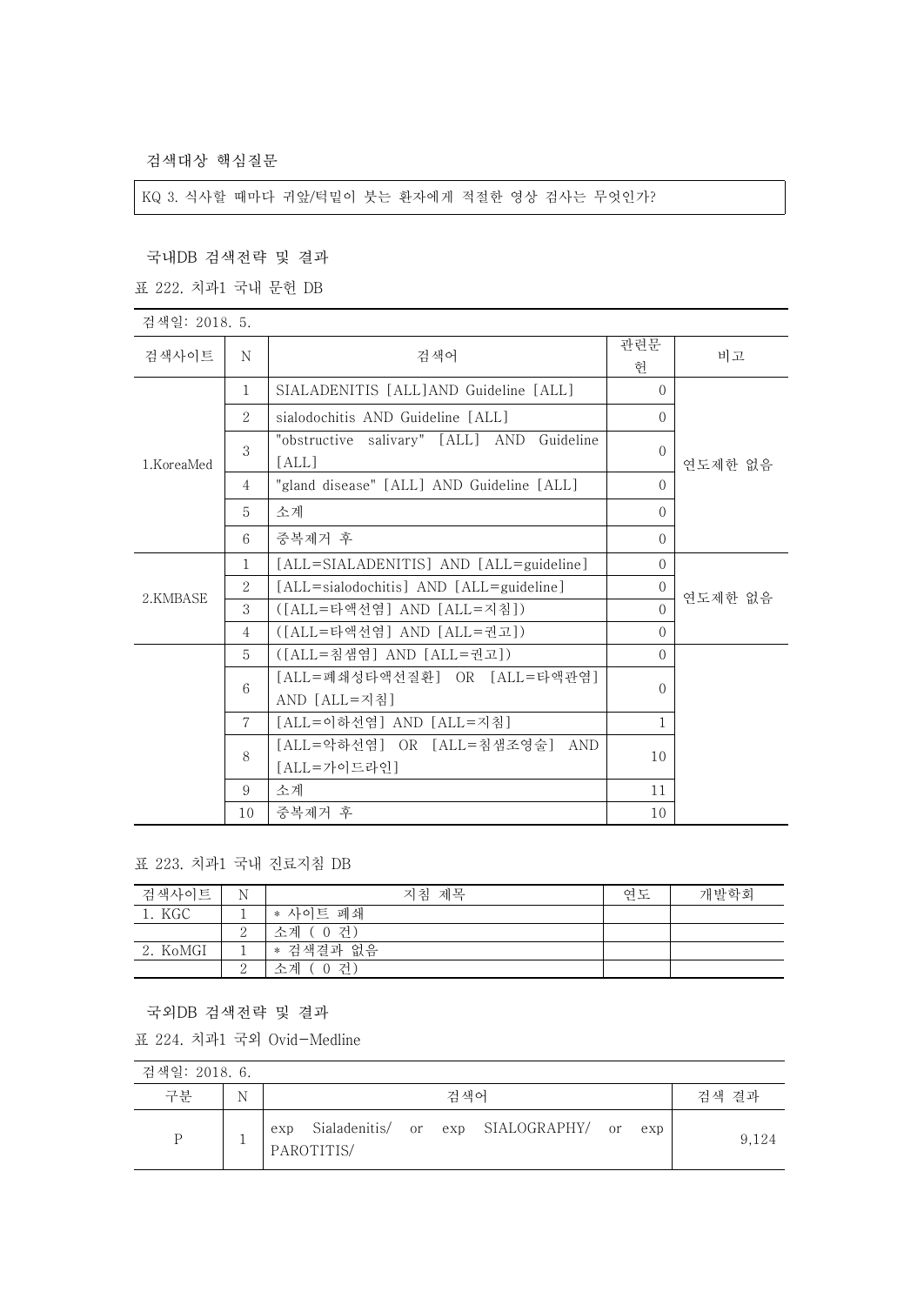| 검색일: 2018. 6. |                |                                                                                                              |         |
|---------------|----------------|--------------------------------------------------------------------------------------------------------------|---------|
| 구분            | N              | 검색 결과                                                                                                        |         |
|               | $\overline{2}$ | (sialoductitis or sialitis or sialadenitis or sialodochitis or<br>obstructive salivary or gland disease).mp. | 2,796   |
|               | 3              | exp Submandibular Gland/                                                                                     | 10,435  |
|               | 4              | 1 OR 3                                                                                                       | 19,975  |
|               | 5              | exp Tomography, X-Ray Computed/ AND (contrast OR<br>enhance\$).tw                                            | 42,647  |
| 검사            | 6              | (imaging or radiolog\$ or radiograp\$ SIALOGRAPHY).tw.<br>OR exp SIALOGRAPHY/                                | 721,956 |
|               | 7              | $OR/4-5$                                                                                                     | 745,005 |
| P&검사          | 8              | 4 AND 7                                                                                                      | 2,165   |
| 지침필터          | 9              | (guideline\$ or recommendation\$).ti. or (practice guideline<br>99,706<br>guideline).pt<br><sub>or</sub>     |         |
| 종합            | 10             | 7 AND 8                                                                                                      | 7       |

## 표 225. 치과1 국외 Ovid-Embase

| 검색일: 2018. 6. |                             |                                                              |           |
|---------------|-----------------------------|--------------------------------------------------------------|-----------|
| 구분            | N                           | 검색어                                                          | 검색 결과     |
|               |                             | 'sialoadenitis'/exp                                          | 13,538    |
| P             | $\mathcal{D}_{\mathcal{L}}$ | sialadenitis OR sialdochitis OR 'obstructive salivary' OR)   | 2,627     |
|               |                             | 'gland disease'):ab,ti                                       |           |
|               | 3                           | 1 OR 2                                                       | 14,686    |
|               | 4                           | computer assisted tomography'/exp AND (contrast OR           | 95,271    |
|               |                             | enhance*):ab.ti                                              |           |
| 검사            | 5                           | sialography):ab,ti<br>(imaging or radiolog* or radiograp* or | 1,332,753 |
|               |                             | OR 'sialography'/exp                                         |           |
|               | 6                           | $OR/4-5$                                                     | 550.071   |
| P&검사          | 7                           | 3 AND 6                                                      | 1,348     |
| 지침필터          | 8                           | guideline *: ti OR recommendation *: ti                      | 125.695   |
| 종합            | 9                           | 7 AND 8                                                      | 5         |

## 표 226. 치과1 국외 GIN

| 검색일: 2018. 5. |                      |       |
|---------------|----------------------|-------|
| Ν             | 건 색어                 | 검색 결과 |
|               | sialadenitis         |       |
| ↵             | obstructive salivary |       |

## 표 227. 치과1 국외 NGC

| 검색일: 2018. 5. |              |       |  |  |
|---------------|--------------|-------|--|--|
| - Ni<br>. .   | 검색어          | 검색 결과 |  |  |
|               | sialadenitis |       |  |  |
| ↵             | sialdochitis |       |  |  |